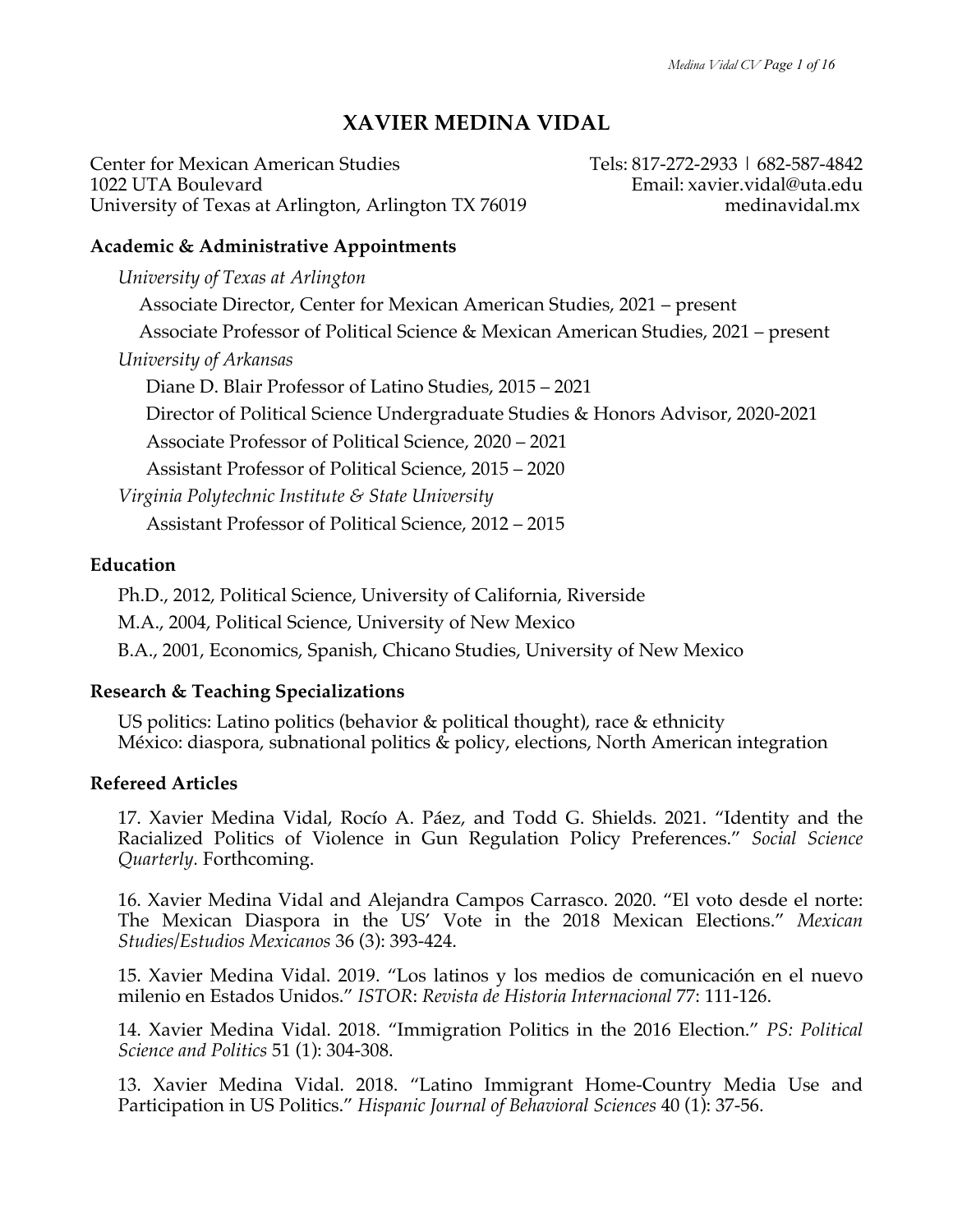12. Xavier Medina Vidal. 2017. "Transnational Linked Fate and Identity in Support for a Mexico-US Political Union." *Norteamérica: Revista Académica del CISAN-UNAM* 12 (2): 7-27.

11. Antonio Ugues Jr., Xavier Medina Vidal, and Shaun Bowler. 2017. "Los Congresos Estatales y la Política Federal en México: State Legislatures and Federal Policymaking in Mexico." *Journal of Legislative Studies* 23 (4): 594-613.

10. Xavier Medina Vidal and Zessna García Ríos. 2017. "Lo Hice Por Ellos: The New Southern Latino Group-Conscious Voter." *Aztlán: A Journal of Chicano Studies* 42 (2): 193- 208.

9. D. Xavier Medina Vidal. 2017. "Immigration Politics and Group Consciousness for Newcomers to Southern US Politics." *Politics, Groups, and Identities* 5 (4): 679-706*.*

8. Antonio Ugues Jr. and Xavier Medina Vidal. 2015. "Public Evaluations of Electoral Institutions in Mexico: An Analysis of the IFE and TRIFE in the 2006 and 2012 Elections." *Electoral Studies* 40: 231-244.

7. Xavier Medina Vidal. 2015. "Spanish-Language Media Entrepreneurship in the Statehouse." *State Politics and Policy Quarterly* 15 (2): 287-314.

6. Thomas J. Hayes and Xavier Medina Vidal. 2015. "Fiscal Policy and Economic Inequality in the US States: Taxing and Spending from 1976-2006." *Political Research Quarterly* 68 (2): 392-407.

5. Xavier Medina Vidal. 2014. "State Lawmakers and Spanish-Language Media: Developing Hispanic/Latino Issue Agendas in the States." *International Journal of Hispanic Media* 7: 12- 27.

4. Xavier Medina Vidal. 2012. "Changing Faces, Changing Voices: Hispanics and Georgia's Spanish-Language Media Environment." *The Georgia Journal of Public Policy* 2 (1): Article 3.

3. Antonio Ugues, Jr., Xavier Medina Vidal, and Shaun Bowler. 2012. "Experience Counts: Mixed Member Elections and Mexico's Chamber of Deputies." *Journal of Legislative Studies* 18 (1): 98-112.

2. Xavier Medina Vidal, Antonio Ugues Jr., Shaun Bowler and Jon Hiskey. 2010. "Partisan Attachment and Democracy in Mexico: Some Cautionary Observations." *Latin American Politics and Society* 52 (1): 63-87.

1. Xavier Medina Vidal, Antonio Ugues Jr., Shaun Bowler and Todd Donovan. 2009. "Two Political Worlds? The Relevance of Language in California Politics." *California Journal of Politics and Policy* 1: Article 29.

## **Book Chapters**

3. Xavier Medina Vidal and Zessna García Ríos. 2020. "Virginia's New Latino Voters: The Future of the *Nuevo South*," in *Latinos and the 2016 Election: Latino Resistance and the Election of Trump*, Gabriel R. Sánchez, Ricardo Ramírez, and Luis Fraga, Eds. Michigan State University Press. 135-151.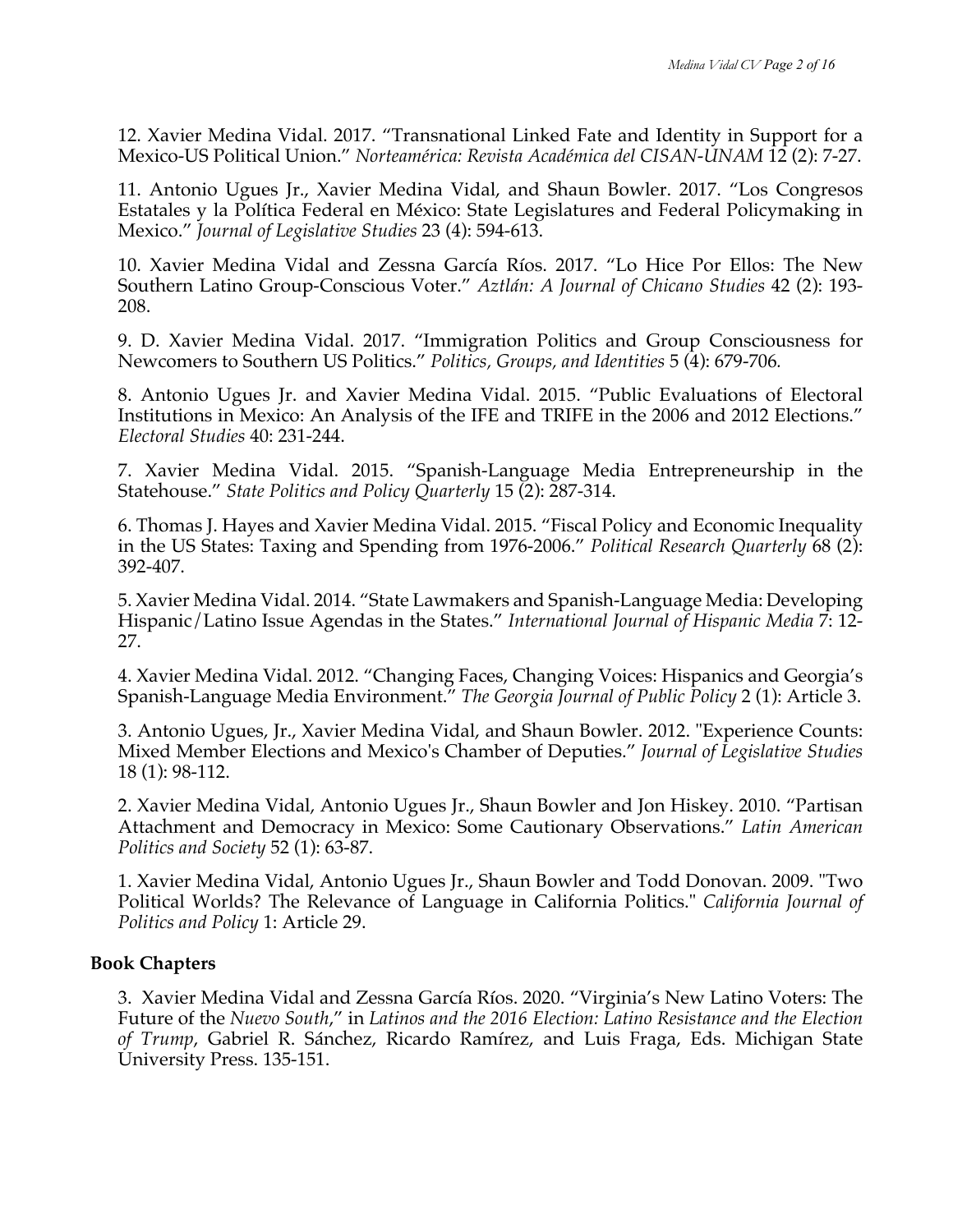2. Xavier Medina Vidal and Federico Subervi. 2018. "Spanish Language Media: Resistance and Political Knowledge," in *Routledge Handbook in Chicana/o Studies*, Francisco A. Lomelí, Denise Segura, and Elyette Benjamin-Labarthe, Eds. Routledge. 386-399.

1. Xavier Medina Vidal. 2015. "The New *Virginiano* Electorate and the Politics of Immigration in Virginia," in *Latinos and the 2012 Election: The New Face of the American Voter*, Gabriel R. Sánchez, Ed. Michigan State University Press. 129-148.

### **Book Reviews and Reference Publications**

6. Xavier Medina Vidal, Antonio Ugues Jr., Shaun Bowler and Jon Hiskey. 2020. "Partisan Attachment and Democracy in Mexico: Some Cautionary Observations." *U.S. Library of Congress: Handbook of Latin American Studies*, Vol. 75., Shannan Mattiace and Joe Klesner, Eds. < https://lccn.loc.gov/bi2010002991>

5. Xavier Medina Vidal. 2019. "NALEO Educational Fund." In *Latinos in the American Political System: An Encyclopedia of Latinos as Voters, Candidates and Office Holders*. Ed. Jessica Lavariega Monforti. Santa Bárbara: ABC-CLIO.

4. Xavier Medina Vidal. 2019. "Ben Ray Luján." In *Latinos in the American Political System: An Encyclopedia of Latinos as Voters, Candidates and Office Holders*. Ed. Jessica Lavariega Monforti. Santa Bárbara: ABC-CLIO.

3. Xavier Medina Vidal. 2016. "The Southwest." In *Oxford Encyclopedia of Latinos & Latinas in Contemporary Politics, Law & Social Movement*s. Ed. Suzanne Oboler and Deena J. Gonzalez. New York: Oxford University Press.

2. Federico Subervi-Vélez and Xavier Medina Vidal. 2015. "Latino Politics and the Media." In *Oxford Bibliographies in Latino Studies*. Ed. Ilan Stavans. New York: Oxford University Press, forthcoming. (Peer-Reviewed)

1. Xavier Medina Vidal. 2014. Review of *Fires on the Border: The Passionate Politics of Labor Organizing on the Mexican* Frontera by Rosemary Hennessy (Minneapolis, MN: University of Minnesota Press, 2013), *Journal of Latin American Geography* 13 (2): 243-4.

## **Reports**

3. "Intersections of Region and Race: Divided Opinions on Immigration Politics and Policy in the South." January, 2017. Prepared for the Diane D. Blair Center of Southern Politics and Society, University of Arkansas. https://blaircenter.uark.edu/intersections-of-region-andrace/

2. "The Hope of New Urbanism: Energy Conservation and Sustainability through Urban Design". July 30, 2010. Prepared for The John Randolph and Dora Haynes Foundation with Juliann Emmons Allison, Jeff McLaughlin (UC Riverside Center for Sustainable Suburban Development), Matthew Barth, Kanok Boriboonsomsin (UC Riverside College of Engineering - Center for Environmental Research and Technology), and Martin Johnson (UC Riverside Survey Research Center.).

1. "The Difference that Deliberation Makes: Evaluating the 'Our Budget, Our Economy' Public Deliberation". December, 2010, with Kevin Esterling, Archon Fong, Taeku Lee, Antonio Ugues, Thomas J. Hayes, Hollie Gilman, and Alex Street.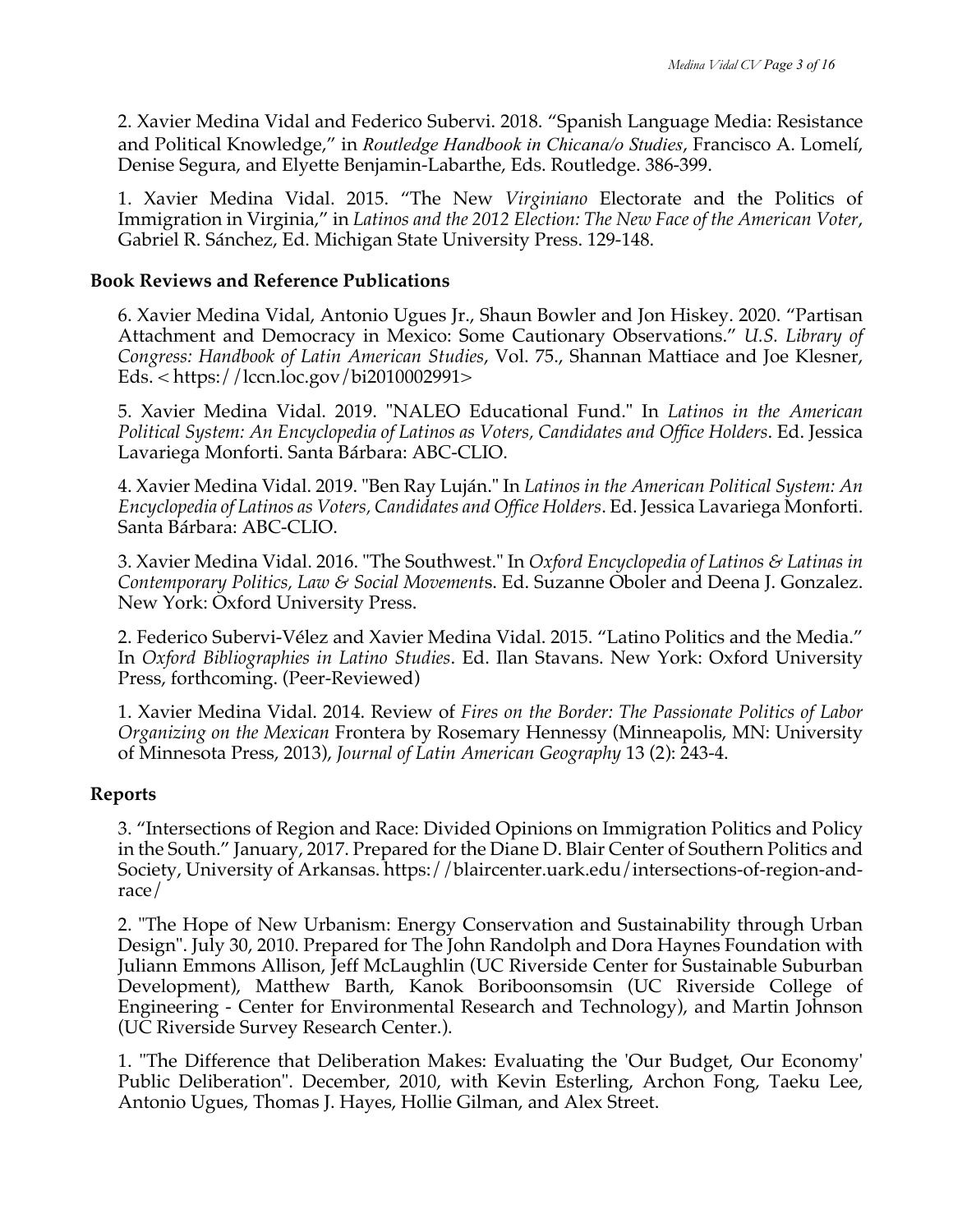### **Research in Progress**

"Imaginando la repatriación voluntaria de los latinos en EE.UU. a sus tierras ancestrales" with José Tránsito Ayala. *Under review.*

"Citizen Views of Mexican Electoral Governance and the 2018 Vote from Abroad" with Antonio Ugues, Jr. *Under review*.

"Navigating the Sociopolitical Environment of the Nuevo South: A Study of Latino College Students in Arkansas." With Elsa Camargo, María Sandoval, and Ricardo Silva. *In preparation.*

*The Transnational Politics of the Mexican Diaspora in the US* (working title), a research monograph. *In preparation.*

*Chicano Politics for the New Millennium: Legacies of the Movement (working title), an edited* volume*. In preparation.*

"American Machismo: Unpacking the Latina/o Gender Gap," with Ivy A.M. Cargile. *In preparation.*

### **Survey Data**

2020. *Blair Center Spring Survey*, Diane. D. Blair Center for Southern Politics and Society, University of Arkansas. (Co-Investigator with Najja K. Baptist, Angie Maxwell, and Todd Shields).

2018. Principal Investigator/Director, *Encuesta México 2018: El Voto y las Preferencias de los Mexicanos Residentes en Estados Unidos*, Diane. D. Blair Center for Southern Politics and Society, University of Arkansas.

The election eve 2018 survey of Mexican immigrant and US-born Mexican attitudes and orientations includes a special focus on the electoral process for Mexicans living abroad.

2016. *Blair Center Poll*, Diane. D. Blair Center for Southern Politics and Society, University of Arkansas. (Co-Investigator with Pearl Ford Dowe, Angie Maxwell, and Todd Shields). The post-2016 election survey is a comprehensive poll of national attitudes regarding politics and public policy, with a special focus on the American South is the only rigorous academic survey with a specific focus on the South, African Americans and Latinos.

### **Grants & Awards**

Honors College Research Grant Mentor Award (Colin González), University of Arkansas, 2018. Amount: \$1,000.

Robert C. and Sandra Connor Endowed Faculty Fellowship. J. William Fulbright College of Arts & Sciences, University of Arkansas, 2018. Amount: \$5,000.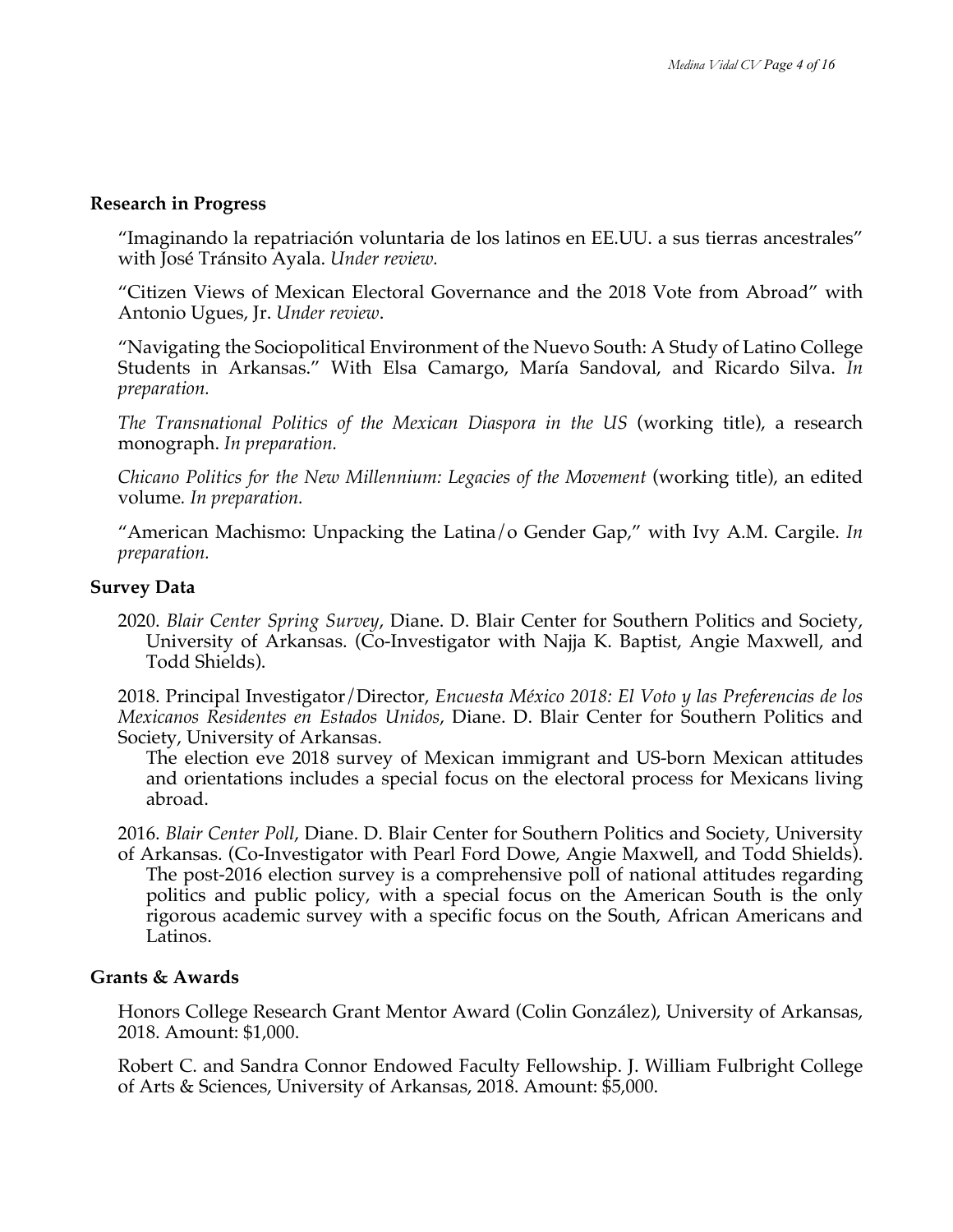Artists and Concerts Committee Award. Office of the Provost, University of Arkansas, 2017. Amount: \$1,500.

Andrés Torres Paper Series Award, The Mauricio Gastón Institute for Latino Community Development and Public Policy, University of Massachusetts, Boston, 2016-2017. Amount: \$5,000.

Outstanding Mentor, Office of Nationally Competitive Awards, University of Arkansas, 2016.

Professional Development Grant, Office of the Senior Vice President and Provost, Virginia Tech, 2014-2015. Amount: \$2,500.

Outstanding Service to the Virginia Tech Latino/Hispanic Community, Hispanic/Latino Faculty and Staff Caucus Award, Virginia Tech, 2015.

College of Liberal Arts and Human Sciences Departmental Diversity Grant, College of Liberal Arts and Human Sciences, Virginia Tech, 2013-2014. Amount: \$4,150.

Presidential "Principles of Community" Award (Nominee), Office of Diversity and Inclusion, and Commission on Equal Opportunity and Diversity, Virginia Tech, 2014.

Mentoring Project Grant, Office of the Senior Vice President and Provost, Virginia Tech, 2013-2014. Amount: \$1,500.

Dissertation Research Grant, University of California Institute for Mexico and the United States (UC MEXUS), 2010-2012. Amount: \$12,000.

Small Grants Award, University of California Institute for Mexico and the United States (UC MEXUS), June 2011 Competition, Amount: \$3,000.

Graduate Research Mentorship Program Fellowship, Graduate Division, University of California, Riverside, 2009-2010 and 2010-2011.

Graduate Fellowship, Center for Regional Studies, University of New Mexico (in residence at the University of California, Riverside), 2006-2007.

### **Selected Conference Presentations**

"Confrontando la desigualdad educative en una crisis global: The role of familismo as Latinos navigate college amid COVID-19," with Elsa Camargo, Latin American Studies Association Congreso Virtual, May 28, 2021.

"The Racialized Politics of Violence and Gun Regulation Policy Preferences," with Todd G. Shields and Rocío A. Páez, Midwest Political Science Association Annual Meeting (Chicago, IL), April 2020.

"Political Mapping in REP: A Spatial Comparison of Latino Political Behavior in Los Ángeles and Houston," with Jarred Cuéllar, Western Political Science Association Annual Meeting (Los Ángeles, CA), April 2020.

"Identity and the Racialized Politics of Violence in Gun Regulation Policy Preferences," with Todd G. Shields, Southern Political Science Association Annual Meeting (New Orleans, LA), January 2018.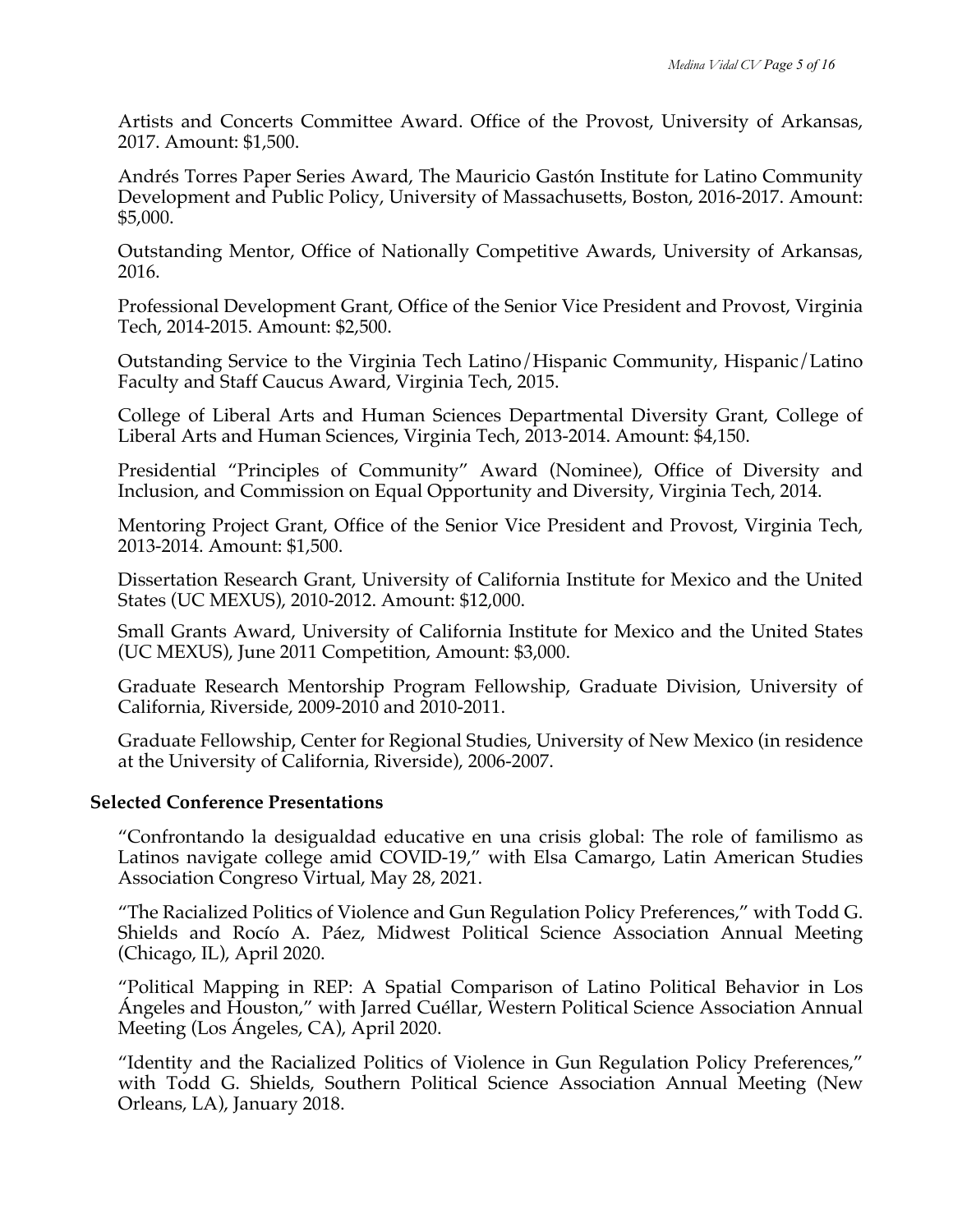"Latinas' Machismo: Reevaluating the Latina/o Gender Gap," with Ivy A.M. Cargile, Western Political Science Association Annual Meeting (Vancouver, BC), April 2017.

"Media Coverage, Media Source and Blacks' Stereotypes of Latinos," with Betina Cutaia Wilkinson, American Political Science Association Annual Meeting (Philadelphia, PA), September 2016.

"*Informadas/os Desde el Extranjero:* Latina/o Immigrant Home-Country Media Use and Participation in US Politics," Latin American Studies Association Congreso (New York, NY), May 2016.

"Learning Politics *en español*: The Spanish-language Media Environment and Latino Political Knowledge," Southern Political Science Association Annual Meeting (San Juan, PR), January 2016.

"Public Evaluations of Electoral Institutions in Mexico: An Analysis of the IFE and TRIFE in the 2006 and 2012 Elections," with Antonio Ugues Jr., Latin American Studies Association Congreso (San Juan, PR), May 2015.

"Latino Presidential Approval: Is There a Deporter-In-Chief Effect?" with Francisco Pedraza and Dana Villalobos, Western Political Science Association (Las Vegas, NV), April 2015.

"Immigration Politics and Group Consciousness Among Newcomers to Southern Politics," Politics of Race, Immigration, and Ethnicity Consortium (PRIEC), University of New Mexico (Albuquerque, NM), October 2014.

"*Selección y Selectividad*: Examining the Influence of Spanish-Language Media on an Active Audience," with Martin Johnson and Kevin Arceneaux, American Political Science Association (Washington, DC), September 2014.

"Broadcasting Acculturation and Pan-ethnic Identity Formation: Spanish-language and Latino-Oriented Media in the 2012 Election," Western Political Science Association (Seattle, WA), March 2014.

"Threatening Voters: Race, Inequality, and the Politics of Voter ID Laws," with Thomas J. Hayes, Midwest Political Science Association (Chicago, IL), April 2014.

"ID Please? The Effects of Changing Voting Requirements on Vulnerable Communities," with Thomas J. Hayes. Midwest Political Science Association Annual Meeting and the Western Political Science Association Annual Meeting (Los Ángeles, CA), 2013.

"Elite Spanish-Language Media Strategies in the 2012 Election," Assessing The State of Spanish-Language & Latino-Oriented Media International Conference (Texas State University-San Marcos, TX), February 2013.

"Spanish-Language Media and Issue Priority Agreement among Hispanic Constituencies and State Legislators," American Political Science Association Annual Meeting (New Orleans, LA), September 2012.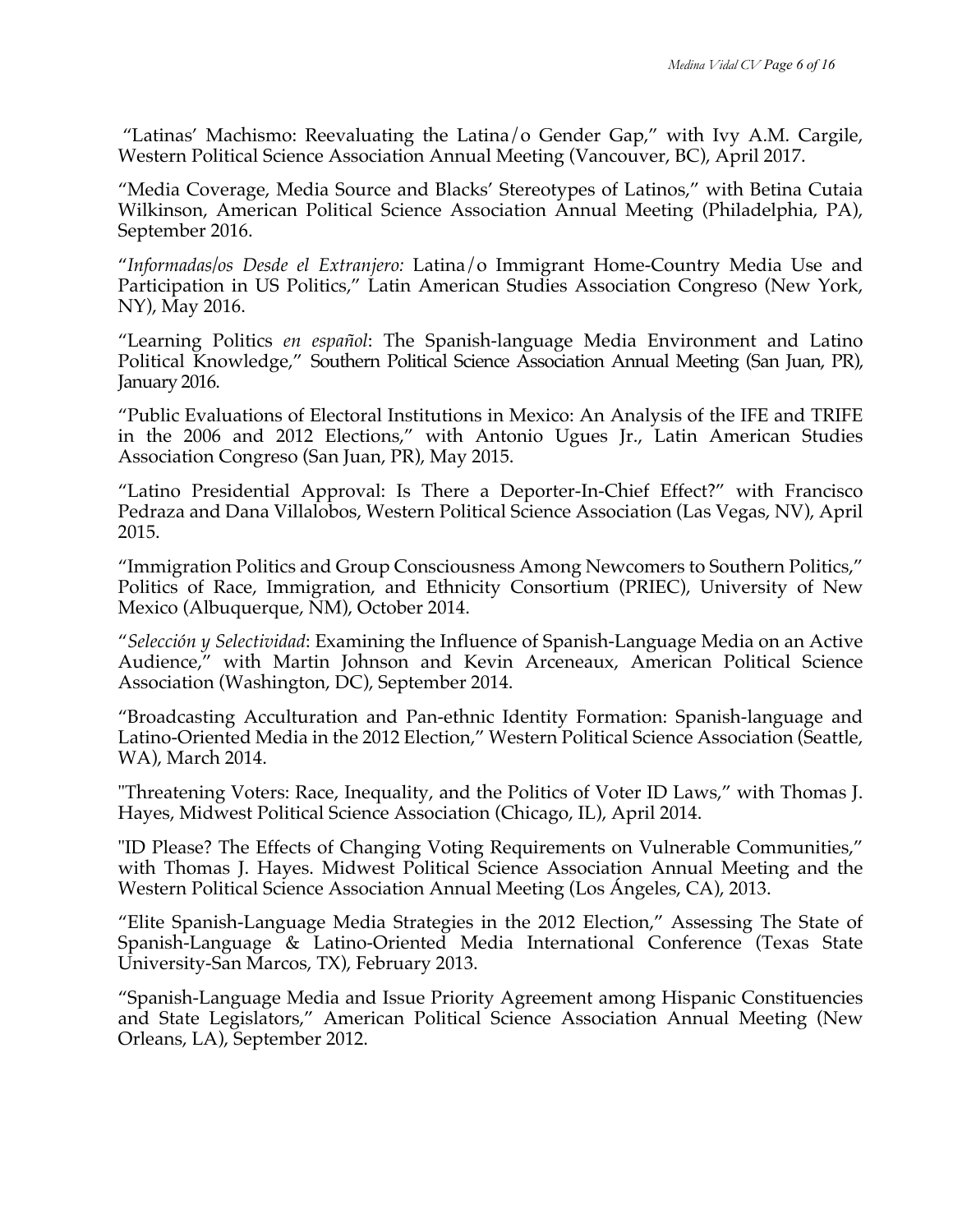"*Los Congresos Estatales y la Política Federal en México*: State Legislatures and Federal Policy Making in Mexico," with Antonio Ugues, Jr. and Shaun Bowler. 32<sup>nd</sup> World Congress of Political Science: International Political Science Association (Madrid, ESP), July 2012.

"Hispanic State Legislators and Spanish-Language Media: Shaping Latino Policy Agendas in the States," State Politics and Policy Conference (Houston, TX), February 2012.

"*Los Congresos Estatales y la Política Federal en México*: State Legislatures and Federal Policy Making in Mexico," with Antonio Ugues, Jr. and Shaun Bowler. Latin American Studies Association (LASA) 2012 Congreso (San Francisco, CA), April 2012.

"The Effects of the Spanish-language Media Environment on Hispanic Political Knowledge," Politics of Race, Immigration, and Ethnicity Consortium (PRIEC), University of Southern California (Los Angeles, CA), October 2011.

"Hispanic Legislators and the Spanish-Language Media: Setting the Hispanic/Latino Agenda," Midwest Political Science Association Annual Meeting (Chicago, IL), March 2011.

"Inequality and the Rural Underclass: Government Spending and Policy Responsiveness in California," with Thomas J. Hayes, Western Political Science Association Annual Meeting (San Antonio, TX), April 2011.

"Crisis, Civic Engagement, and Self-Identification." Latino Studies Section, XXIX International Congress of the Latin American Studies Association (Toronto, ON), October 2010.

"*Voces del Capitolio*: Spanish-Language Media in the Statehouse," Southwest Political Science Association Annual Meeting (Houston, TX), March 2010; Midwest Political Science Association Annual Meeting (Chicago, IL), April 2010.

"When Quality Comes Knocking: Exploring Variation in the Effectiveness of Door-to-Door Voter Mobilization Drives," with Melissa R. Michelson, Lisa M. García Bedolla, Jon Sarpolis and Stephanie Loera, Midwest Political Science Association Annual Meeting (Chicago, IL), April 2009.

"Experience Counts: The Revolving Door of the Mexican Chamber of Deputies," with Shaun Bowler and Antonio Ugues Jr., Western Political Science Association Annual Meeting (Vancouver, BC), March 2009.

"What's in a Name? Reevaluating the Census' Spanish Surname List," Politics of Race, Immigration, and Ethnicity Consortium (PRIEC), University of California-San Diego, September 2008; Western Political Science Association Annual Meeting (Vancouver, BC), March 2009.

## **Invited Presentations**

"Alumni Townhall Series: Conversations on Race," Arkansas Alumni Association, Fayetteville, AR, November 10, 2020.

"Cafecito con HACE: 'The Latino Vote'," Hispanic Alliance for Career Enhancement, Chicago, IL, October 14, 2020.

"Diversity Dialogue: 'The Psycho-historical and Socioeconomic Development of Latinos in the US,"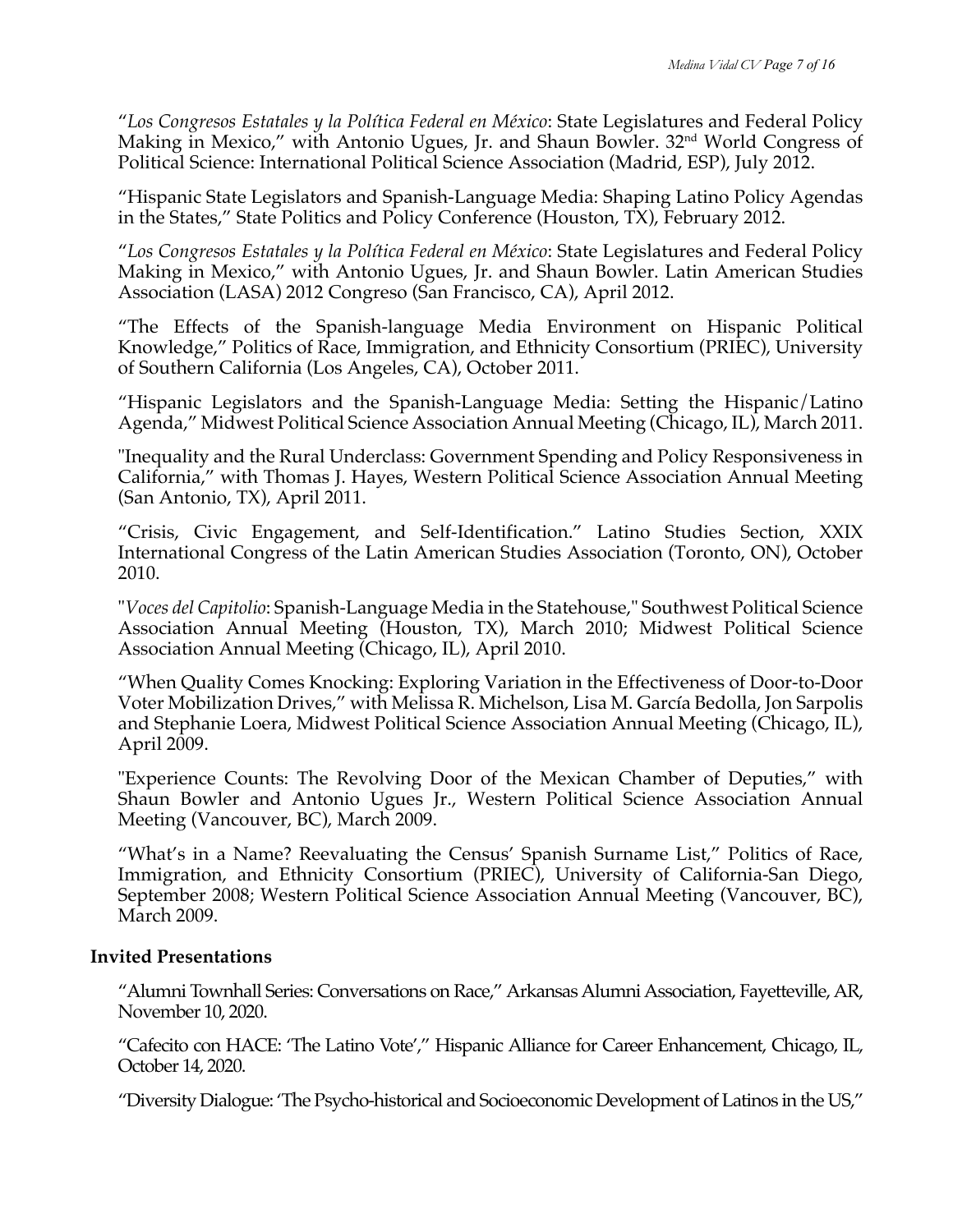University of Arkansas Housing, Fayetteville, AR, October 14, 2020.

"The Latino Vote Forum," University of Arkansas Latino Employee Impact Group, Fayetteville, AR, October 14, 2020.

"The United States and Mexico: Partnership Tested," Great Decisions, Fayetteville, AR, December 2, 2019.

"A Time of Transformation: The Significance of Numbers and Political Participation," Hispanic Women's Organization of Arkansas Annual Conference, Springdale, AR, October 11, 2019.

"Acción Afirmativa para Migrantes," Fuerza Migrante: Agrupación Política Nacional, Brooklyn College (CUNY), and Casa Puebla, New York, NY, March 30, 2019.

"Voto 2018: Las Preferencias de los Mexicanos Residentes en Estados Unidos," Instituto Nacional Electoral (INE) de los Estados Unidos Mexicanos, Ciudad de México, October 28-29, 2018.

"Mexican American Families and Identity Development," Seminar in Multicultural Families (HDFS 4473), School of Human Development and Family Sciences, Bumpers College of Agricultural, Food, and Life Sciences, University of Arkansas, September 27, 2018.

"Hispanic Heritage and Latino Politics in the US South," United States Department of Agriculture, Springdale, AR Field Office, September 12, 2018.

"Latino Transnational Media Use and Participation in US Politics," Mauricio Gastón Institute for Latino Community Development and Public Policy, University of Massachusetts-Boston, May 9, 2018.

"Latino Identity," Introduction to Latin American Studies/LAST 2003, Latin American and Latina/o Studies Program, April 17, 2018.

"TheMexican Diaspora and the Voteof the Mexicans Living in the United States," Instituto Nacional Electoral (INE) de los Estados Unidos Mexicanos, Ciudad de México, August 15-16, 2017.

"Latin America's Political Pendulum," Great Decisions, Fayetteville, AR, February 6, 2017.

"The 2016 Latino Vote in Virginia and the New South," Institute for Latino Studies, University of Notre Dame, South Bend, IN, December 2, 2016.

"US Elections from a Historical Perspective," Phi Alpha Theta (History Honor Society), UA Department of History, October 12, 2016.

"Latina/o Art and Social Movements," Spring International Language Center and UA William J. Fulbright College of Arts and Sciences, October 1, 2016.

"Latinas/os, Mass Media and the 2016 Election," World Cultures Program, San Diego City College, San Diego, CA, September 22, 2016.

"Latinas/os/Hispanics in the 2016 Election," Benton County Democrats, Rogers, AR, August 22, 2016.

"Latino Studies and Political Science Research" La Academia ACT, Rogers Heritage High School, Rogers, AR, August 3, 2016.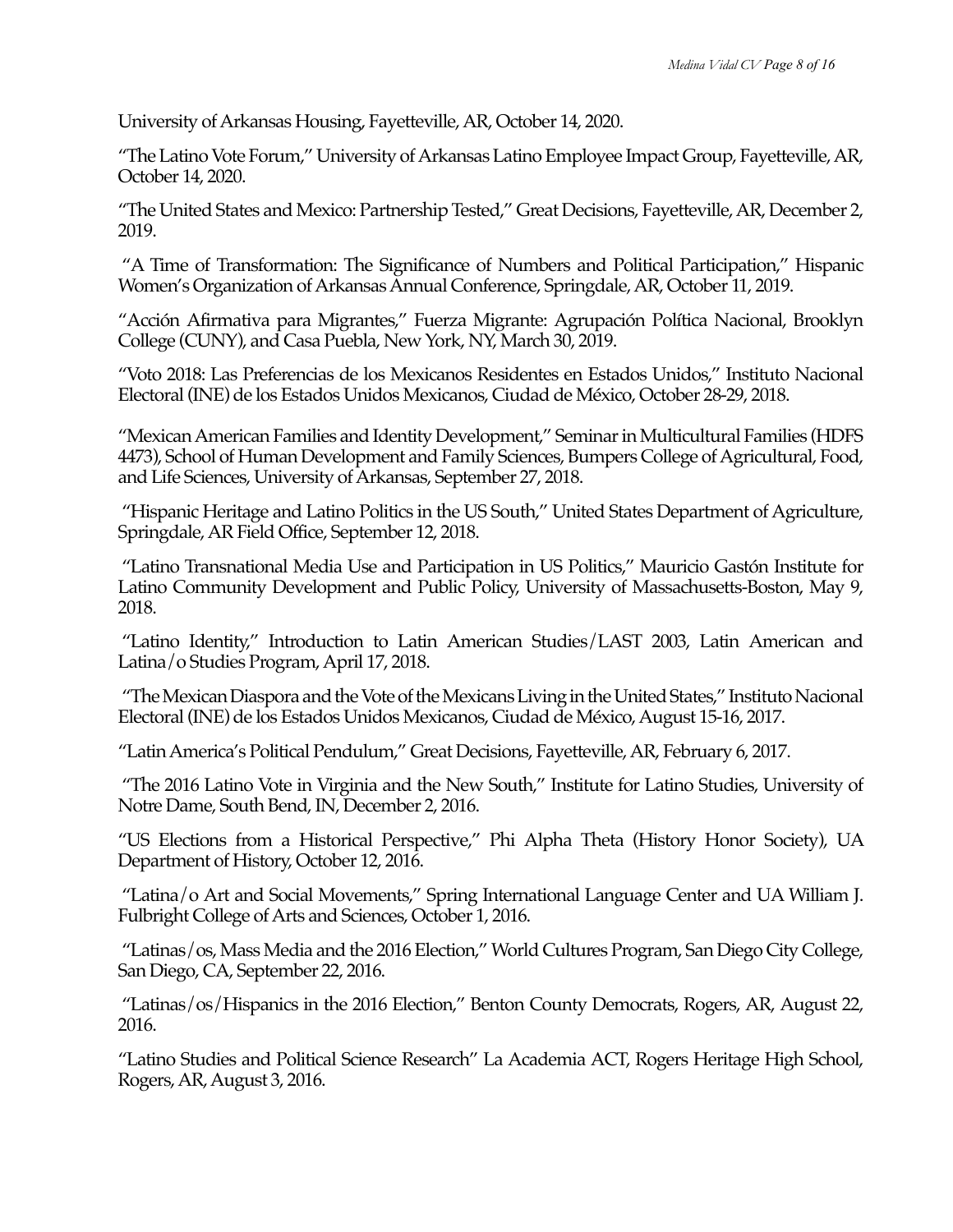"Hispanic/Latino Politics Research," Latino Scholars Day, UA Honors College and La Oficina Latina, April 28, 2016.

"The Latino Vote," League of Women Voters and Arkansas United Community Coalition, Springdale, AR, March 17, 2016.

"Multicultural Community Research: Engaging in NWA Through Service Learning/SOCI 4013," Department of Sociology, February 24, 2016.

Faculty Speaker, "Méritos Latinos (Hispanic Student Achievement Ceremony)," UA La Oficina Latina/Hispanic Scholarship Fund/Latino Alumni Society, December 9, 2015.

"Introduction to Latin American Studies/LAST 2013," Latin American and Latina/o Studies Program, November 23, 2015.

Panelist, "Immigration, Globalization, and the Evolving Identity of America," UA Center for Multicultural and Diversity Education, November 17, 2015.

Panelist, "US Social Movements," Spring International Language Center and UA William J. Fulbright College of Arts and Sciences, October 17, 2015.

Moderator, "Stitches: Youth Initiatives," Hispanic Women's Organization of Arkansas Annual Conference, Springdale, AR, October 9, 2015.

"The Impact of the Latino Vote in Virginia," Virginia Coalition of Latino Organizations, Virginia Vota, and LULAC, Arlington, VA, October 24, 2014.

"The Latino Vote," Departments of Political Science and Latin American Studies, St. Mary's College of Maryland, St. Mary's City, MD, October 16, 2014.

"Identity Politics, Immigration, and the Latino Vote," Deliberative Dialogue Series, Center for Multicultural Enrichment, Liberty University, Lynchburg, VA, September 29, 2014.

Panelist, "Employment After a Master's or PhD: How to Balance Finishing while Searching," Multicultural Academic Opportunities Program (MAOP), Virginia Tech, Blacksburg, VA, Spring 2014

Keynote Speaker, Third Annual Gala, Latino Association of Student Organizations (LASO), Virginia Tech, Blacksburg, VA, Fall 2013

"The Importance of the Latino Vote," Hermandad de Sigma Iota Alpha, Inc., Virginia Tech, Hispanic Heritage Month, Blacksburg, VA, Fall 2012

Panelist, "Graduate School Information Program for Residents, "UC Riverside Housing Services. May 2009.

"The New Mexico Legislative Process," New Mexico District Attorneys Association's 19th Annual Training Conference, (Sandía Pueblo, NM), March 2006.

"The Significance of *Cinco de Mayo*," Central New Mexico Correctional Facility, (Los Lunas, NM), May 2004.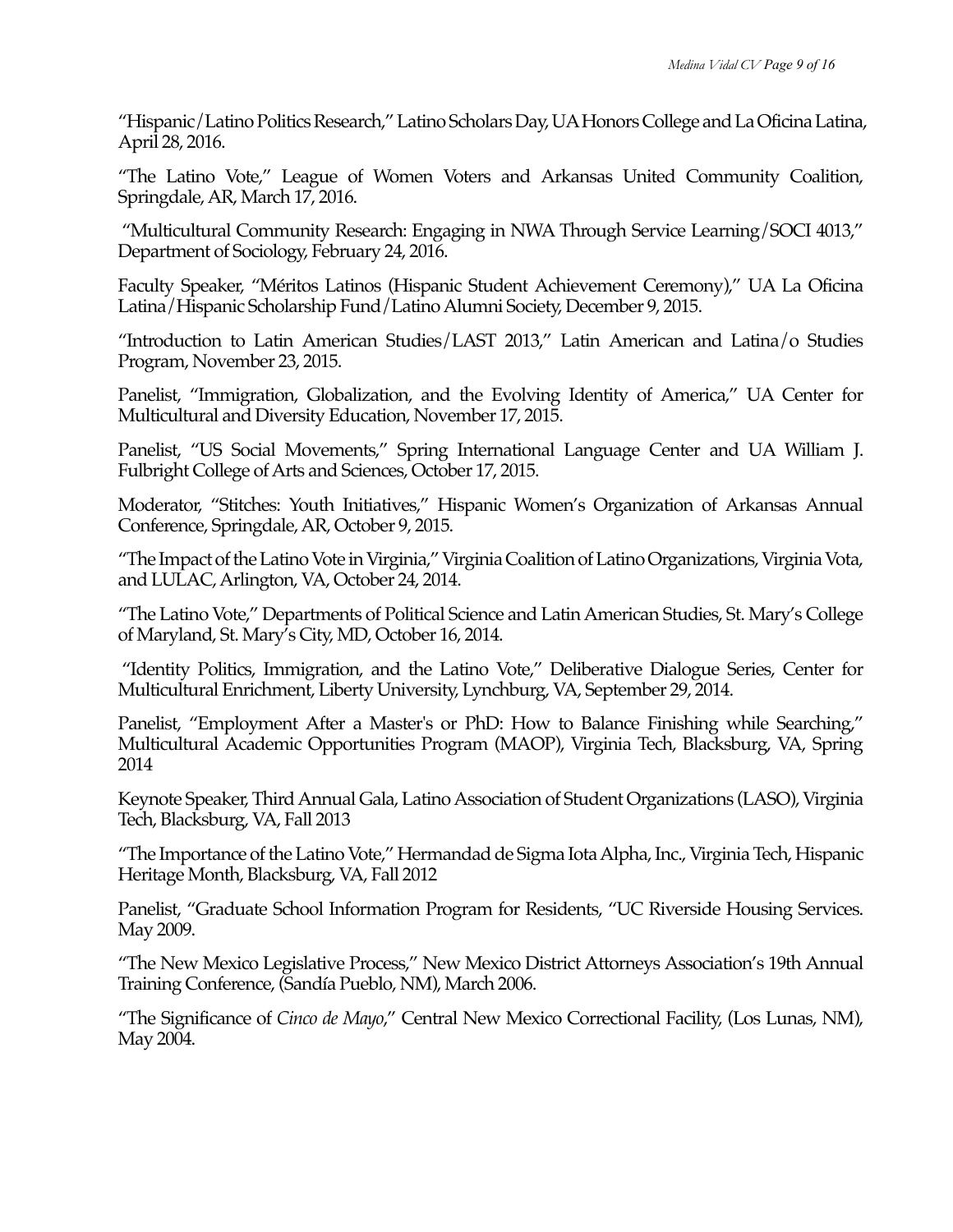### **University Administrative Service**

### **University of Arkansas**

Member, Faculty Development Committee, Fulbright College, 2020-2021

Member, Diversity, Equity & Inclusion Council, Fulbright College, 2020-2021

Faculty Panelist, Fulbright Practice Interviews, Office of Nationally Competitive Awards, February 2020.

Chair, Fiscal and Planning Committee, Fulbright College of Arts & Sciences, 2018-2019.

Member, College Cabinet, Fulbright College of Arts & Sciences, 2018-2019.

Member, Academic Planning Committee, Pryor Center for Arkansas Oral and Visual History, Fulbright College of Arts & Sciences, 2017- 2019.

Faculty Mentor, Honors College Path Program, 2018-2019.

Faculty Mentor, Honors College First-Generation Student Mentoring Program, Fall 2017-present.

Faculty Co-Advisor, League of United Latin American Citizens Council #761, Registered Student Organization, Fall 2016-present.

Member, Advisory Committee, Center for Multicultural and Diversity Education Fall 2016-present.

Faculty Advisor, Latino Alumni Scholars Association, Registered Student Organization, Spring 2017- 2019.

Organizer and Faculty Host, Hispanic Heritage Month Lecture: "Unmanned Aircraft Systems for Atmospheric Sensing," with Javier González Rocha (Virginia Polytechnic Institute and State University), Fall 2019.

Organizer and Faculty Host, "Cine y Frontera," with Dr. David Maciel (Professor Emeritus, UNM, UCLA), Blair Center of Southern Politics and Society & Comparative Literature Program, Oct. 4, 2018.

Member, Fiscal and Planning Committee, Fulbright College of Arts & Sciences, 2017-2018.

Member (Interim), Enrollment Advisory Committee, Office of the Provost and Vice Chancellor for Academic Affairs, Summer 2017- Fall 2017.

Member, Latino & Latin American Studies Director Recommendation Committee, Fulbright College of Arts & Sciences, Spring 2017.

Member, Search Committee, Latino Student and Community Specialist, Center for Multicultural and Diversity Education, Fall 2016.

Organizer and Faculty Host, "Creating Political Panethnicity: Latino Partisan and Policy Preferences in 2016 and Beyond," with Dr. Rodolfo de la Garza (Columbia University), Latino and Latin American Studies Lecture Series, Oct. 6, 2016.

Faculty Panelist, Truman Scholar Practice Interviews, Office of Nationally Competitive Awards, March 14-16, 2016.

## **Virginia Polytechnic Institute and State University**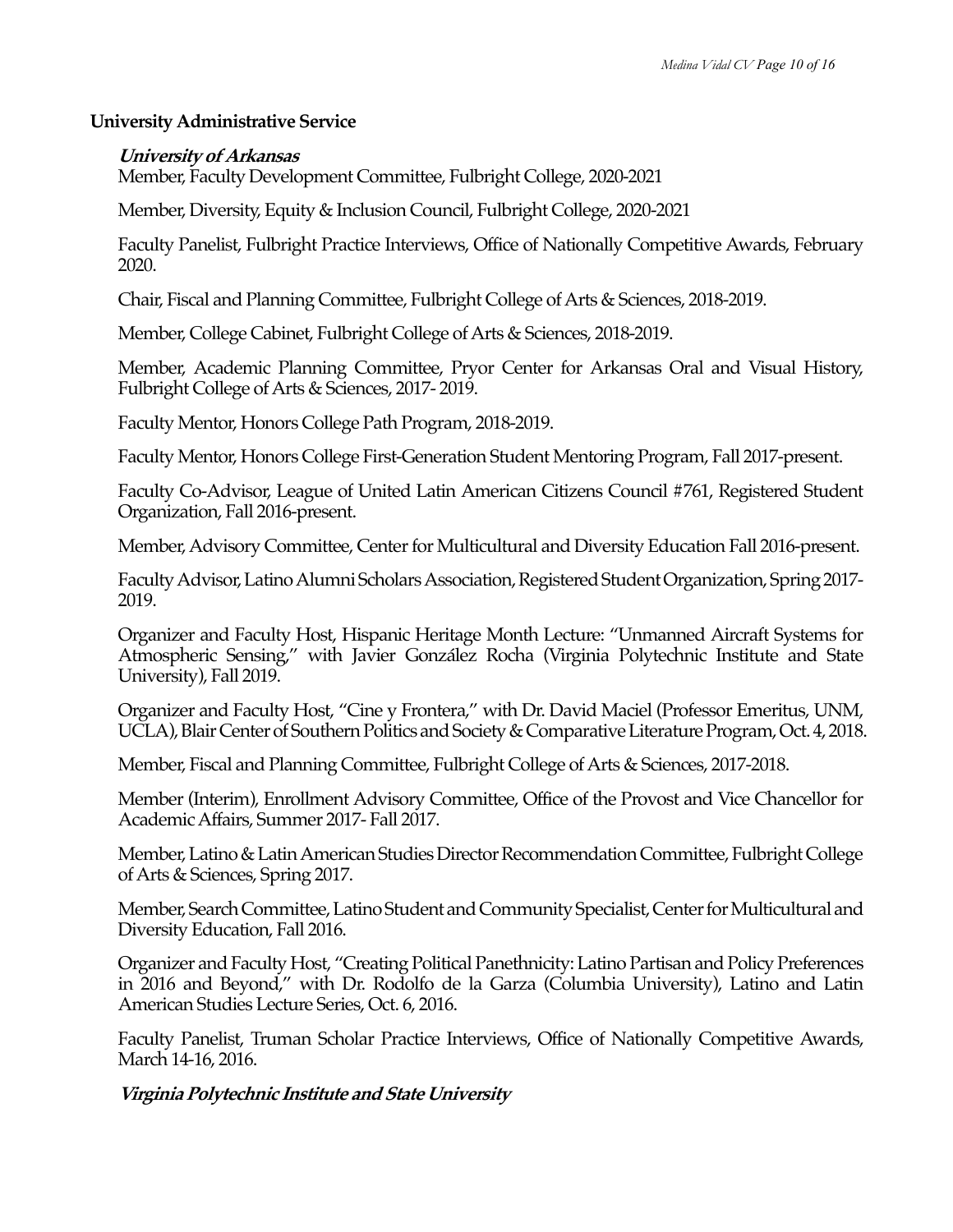Search Committee Member, Assistant Director/LGBT Advocate, Multicultural Programs and Services, Spring 2015

Search Committee Member, Coordinator/Latino Advocate, Multicultural Programs and Services, Spring 2015

Faculty Reviewer, Undergraduate Research Institute Diversity Symposium, College of Liberal Arts and Human Sciences, Spring 2015

Member, Diversity Committee, College of Liberal Arts and Human Sciences, 2014-2015

Panelist, Faculty Outreach Showcase, College of Liberal Arts and Human Sciences, Fall 2014

Chair, Hispanic/Latino Faculty & Staff Caucus, 2014-2015

Faculty Advisor, Tech DREAMers Student Organization, 2014-2015

Faculty Sponsor, *Colors of Courage,* film screening, Multicultural Programs and Services, Fall 2014

Faculty Sponsor, "Latina Student: Don't Sabotage Your Own Career," with Dr. Lucila Vargas (UNC-Chapel Hill), Multicultural Programs and Services, Fall 2014

Advance VT Faculty Host: Dr. Lucila Vargas (UNC-Chapel Hill), Fall 2014

Vice-Chair, Hispanic/Latino Faculty & Staff Caucus., 2013-2014

Faculty Sponsor, *Rojo Amanecer,* film screening, Multicultural Programs and Services, Spring 2014

Faculty Sponsor, *9500 Liberty:* a documentary film screening, Multicultural Programs and Services, Fall 2013

Panel Organizer, "Fundamentals of Immigration Reform for Virginia and the Nation," CLAHS Diversity Grant, Multicultural Programs and Services, Fall 2013

Advance VT Faculty Host: Future Faculty Development Program, Spring 2013

Faculty Advisor: The Big Event: university student-run community service event, 2013

## **Department-Level Service**

## **University of Arkansas**

Chair, Personnel & Policy Committee, 2020-present Chair, Academic Programs Committee, 2020-present Member, Search Committee, Assistant Professor of African American Politics, 2019-2020 Member, Awards Committee, 2019-2020 Member, Academic Programs Committee, 2018-2020 Department Liaison, Minority Graduate Placement Program (MIGAP) 2019-present Member, Personnel & Policy Committee, 2017-2018 Faculty Library Liaison, 2017-present Member, Budget Committee, 2016-2018 Member, Graduate Studies Admissions Committee, 2016-2018 Member, American Politics Field Committee, 2015-present

## **Virginia Polytechnic Institute and State University**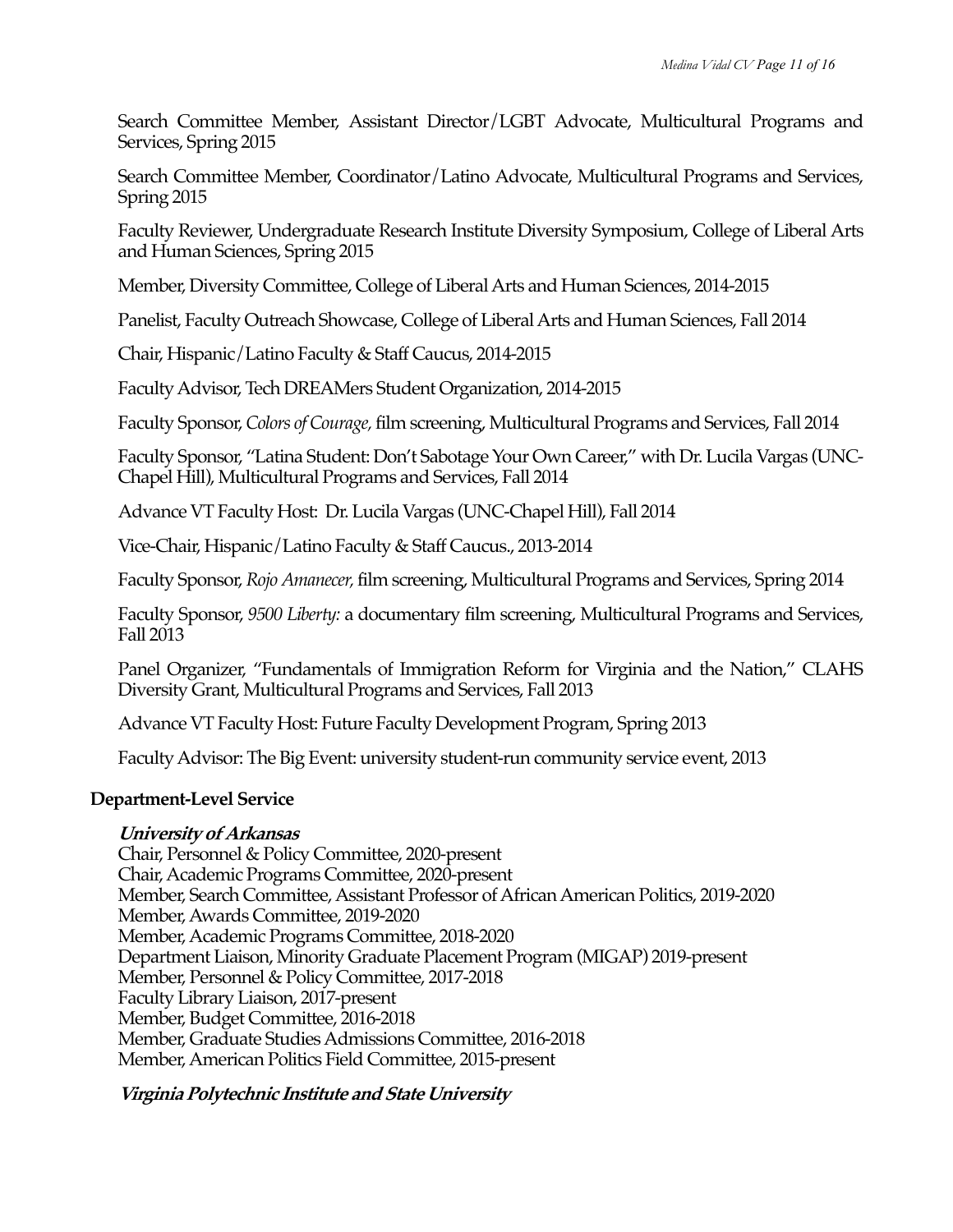Member, Curriculum Committee, 2013-2015 Coordinator, Department Assessment (WEAVE), 2014-2015 Member, Executive Committee, 2013-2014 Member, Graduate Committee, 2013-2014 Member, Judicial Politics Search Committee, 2013 Member, American Politics/Behavior Search Committee, 2014 Faculty Advisor, Political Science Club, 2012-2014

### **Service to the Discipline**

Manuscript Reviewer, *Michigan State University Press; Journalism; National Review of Black Politics; American Politics Research; Journalism & Mass Communication Quarterly; Revista de Ciencia Política (Chile); Journal of Politics; PS: Political Science and Politics; Political Behavior; Politics, Groups, and Identities; Public Opinion Quarterly; Comparative Political Studies; Howard Journal of Communications; Democratization; Oxford Bibliographies; Journal of Working-Class Studies.*

Vice President/President-Elect, Latina/o Caucus, Midwest Political Science Association, 2019-2021.

Referee, Andrés Torres Paper Series Award, Gastón Institute for Latino Community Development and Public Policy, University of Massachusetts, Boston, 2019 - present.

Panel Discussant, "American Politics: Race and Ethnic Politics," Arkansas Political Science Association Annual Meeting (Fayetteville, AR), March 2019.

Section Chair, Graduate & Undergraduate Student Research, Arkansas Political Science Association Annual Meeting (Fayetteville, AR), March 2019.

Member, Committee on the Status of Latinos in the South, Southern Political Science Association, 2015 – 2019.

Member, Committee on the Status of Latinos in the Profession, Western Political Science Association, 2013 – 2016.

Panel Chair, "Campus/Academic Diversity: Challenges and Strategies," Latina/o Politics Preconference Workshop, Western Political Science Association Annual Meeting (San Diego, CA), March 2016.

Coordinator, "Latina/o Graduate Student Mentorship Breakfast," Southern Political Science Association Annual Meeting (San Juan, PR), January 8, 2016.

Panel Presenter, "Research Training," Latina/o Politics Preconference Workshop, Western Political Science Association Annual Meeting (Las Vegas, NV), April 2015.

Panel Discussant, "Comparative Legislatures," Western Political Science Association Annual Meeting (Las Vegas, NV). April 2015.

Panel Organizer, "Issues in Subnational Politics under Centralized Decentralization and "New Federalism" in Mexico," Latin American Studies Association Congreso, (Washington, DC), 2013.

Panel Organizer, "Subnational Politics and Political Development: *El Nuevo Federalismo en México*," Latin American Studies Association Congreso (San Francisco, CA), 2012.

Panel Discussant, "Institutions and Intergovernmental Behavior," Southwest Political Science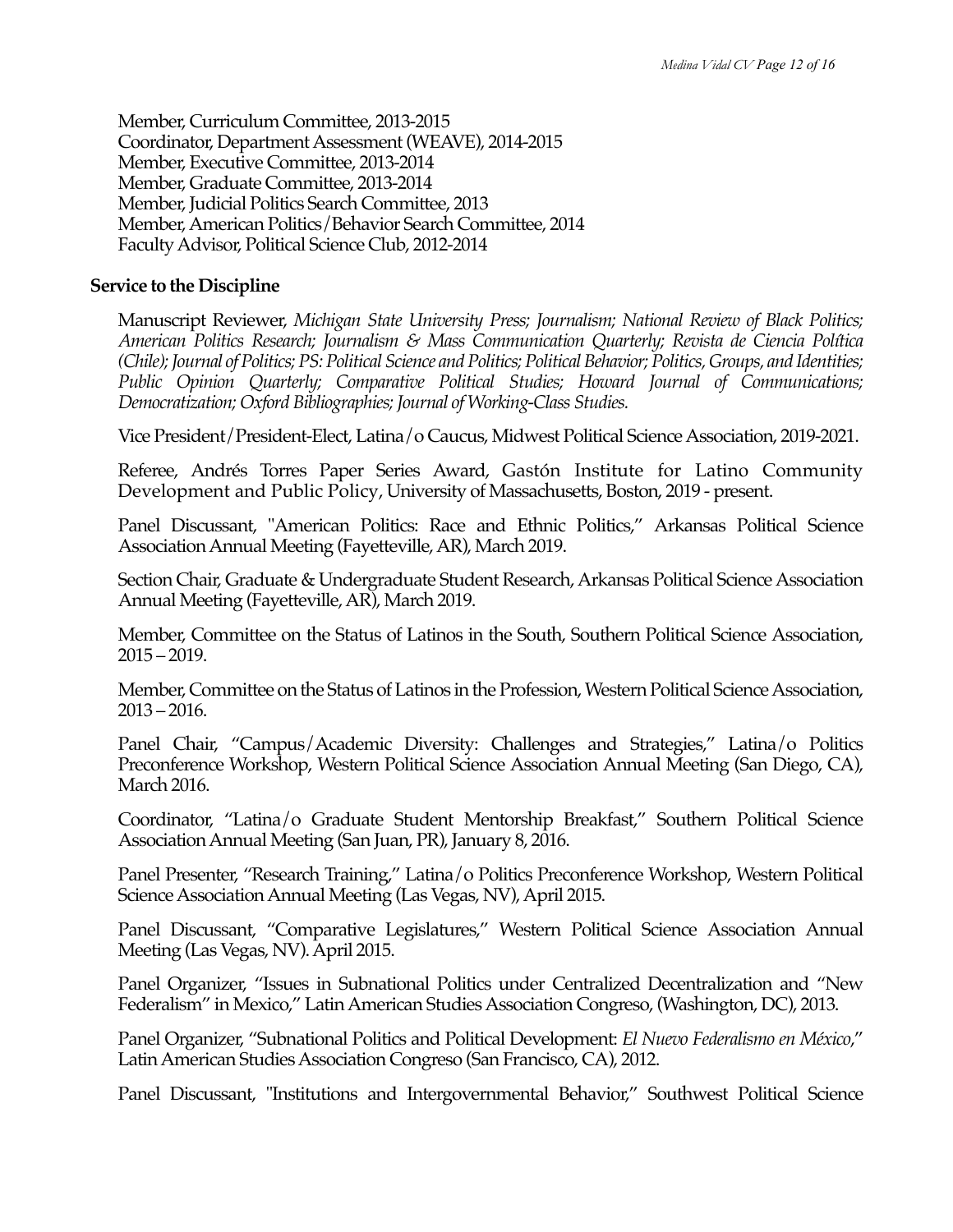Association Annual Meeting (Las Vegas, NV), March 2011.

Panel Discussant, "Local Politics and Elections," Southwest Political Science Association Annual Meeting (Houston, TX), 2010.

## **Dissertation and Thesis Committees** (\*= chair)

## **University of Arkansas**

- \*José Tránsito Ayala, M.A. Political Science, "dfdf" 2021, ( )
- Warrington Sebree, M.A. Political Science, "dfdfdf" 2021, (J.D. Student, Howard University)
- Elijah Conley, B.A. (Honors) Journalism and Political Science, "Newspaper Coverage of the Integration of Little Rock Central High,"2021
- Briana Hyman, Ph.D. candidate, "Colonial Exclusion and the Question of Puerto Rican Citizenship," Political Science, Howard University, 2021.
- \*Alejandra Campos Carrasco, M.A. Political Science, "Somos Americanos: The American Dream Latino/a/x Youth in the U.S." 2020, (Ph.D. student, Political Science, University of Notre Dame)
- \*Mia Isabella Dalton, B.A. (Honors) Political Science, Spanish, "Motivational Factors for Latinas Seeking Elected Office at the Local Level," 2020
- \*Esmeralda Verdin Gómez, B.A. (Honors) Political Science, "The Dynamics of Linked Fate Among Multiracial-identifying Latinos," 2020 *summa cum laude*, (J.D. student, Pepperdine University)
- \*Kianna Sarvestani, B.A. (Honors) Political Science, "The Effect of Voter Disenfranchisement on Jury Trials," 2020 *magna cum laude*, (J.D. student, Arizona State University)
- \*Jordan Farris, B.A. (Honors) Political Science, *2019 Ralph Bunche Scholar*, "Race, Police Violence, and Justice: The Effects of Race on the Criminal Charges of Police Officers," 2020 *magna cum laude*, (M.A. student, Political Science, University of Arkansas)
- Gillian Gullett, B.A. (Honors) International and Global Studies and Political Science, 2020
- Eric McClain, B.A. (Honors) History, Political Science, 2020
- \*Colin González, B.A. (*Phi Beta Kappa*) Political Science, Economics, "Perceptions of the North American Free Trade Agreement and Mexican Migration," 2019 *magna cum laude –* (Field Organizer, Dr. Pritesh Gandhi for U.S. Congress, Texas -10)
- \*Michaela Chamón Mendoza, B.A. (Honors) International Studies, "*Mientras más me pega, más me quiere*: Unraveling Femicide and Gender Based Violence in Bolivia," 2019 *cum laude –* (M.A.I.S. student at University of Oklahoma)
- Rachel Moline, B.A. (Honors) Political Science, Jewish Studies, "Explaining Authoritarian Regime Persistence in Latin America," 2019 – (M.A. student, Political Science, University of Arkansas)
- Nezly Emiret Silva, B.A. (Honors) Social Work and Latina/o and Latin American Studies, "The Effects of Parental Legal Vulnerability on Child Academic Achievement," 2017 – (Research Manager, Fwd.US)
- Dara Gaines, B.A. (Honors) Political Science and African and African American Studies, *Ralph Bunche Scholar*, "Building Bridges to Mobilization: What Worked for Some Won't Work for Others," 2017, (Ph.D. student, Political Science, Northwestern University)
- Seth Segovia, B.A. (Honors) Political Science, "Failed Coups in Latin America," 2017, (J.D. student, University of Arkansas)

## **Virginia Tech**

Bart Yavorosky, Ph.D., Planning, Governance, and Globalization (2014), Susannah Netherland M.A. Political Science (2014), Alexander Brunk, M.A. Political Science (2014), Alison Higgins, M.A. Political Science (2013), Chelsea Hickey M.A. Political Science (2013)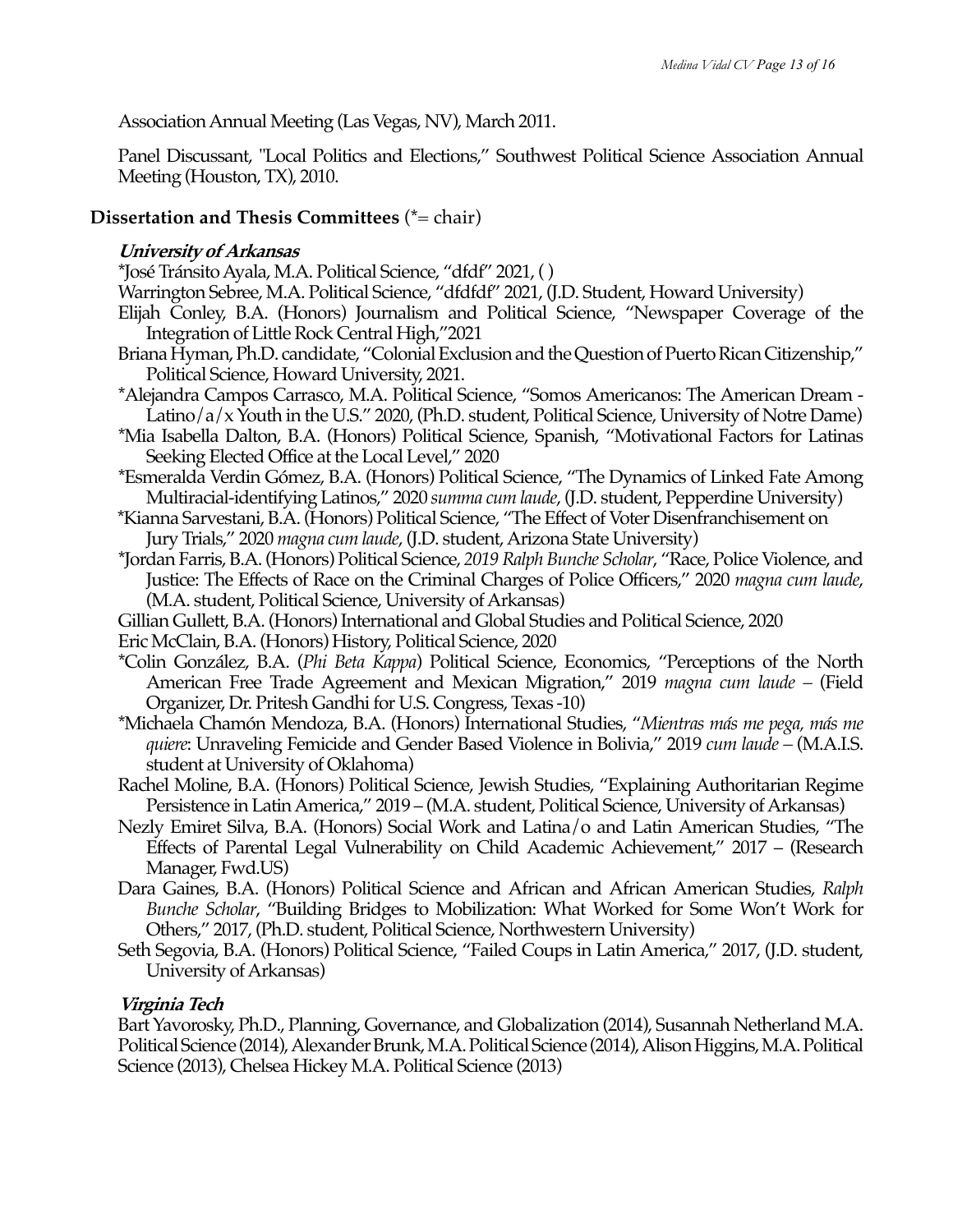## **Courses Taught**

## **University of Texas at Arlington**

Undergraduate courses on Mexican Politics & U.S.-México Relations (F '21), Politics of Mexican Americans (F '21)

## **University of Arkansas**

Graduate Seminar on Politics of Race, Ethnicity, and Immigration (S '16, F '20) Graduate Seminar on Political Behavior(F '18) Undergraduate courses on Latino/Hispanic Politics (F '15, '16, '17, '18, '19, '20), Latino Political Thought (S '17, '18, '19, '20, '21), Politics of Mexico\*(F '16, S '18, F '19), Scope and Methods of Political Science (F '15), and Introduction to US Government (S '17)

## **Virginia Tech**

Graduate Seminar on Political Behavior (Fall 2012) Undergraduate courses on Politics of Race, Ethnicity, and Immigration (F 13, F '14); Introduction to US Government and Politics (S '13, S '14), Political Communication (F '12, F '13, S '15); Undergraduate Senior Seminar on Political Behavior(F '15)

**Santa Fe Community College, School of Liberal Arts** (Adjunct Instructor) New Mexico Government and Politics (Spring 2015 – Spring 2019) Introduction to Sociology (Summer 2017)

**University of California, Riverside** (Associate Instructor) Politics of Mexico (Summer 2009, 2010, 2011)

**New Mexico Highlands University, Santa Fe Campus** (Adjunct Instructor) Spanish for Written Communication (Fall 2005)

**University of New Mexico** (Associate Instructor) Introduction to *Mexicano*/Chicano Studies (Spring 2004)

## **Community Engagement & Leadership Positions**

Miembro de la Mesa Directiva y Coordinador de la Comisión de Asuntos de Educación, Consejo Binacional de Fuerza Migrante, Nueva York, NY, 2019-

Member, Advisory Council, Hispanic Alliance for Career Enhancement, Chicago, IL, 2019-

Local Coordinator, American Mexican Association-Southeast/Asociación de Mexicoamericanos-Sureste. 2018-

Volunteer, Spanish-language interpreting, Springdale Public Schools. Fall 2020-Spring 2021

Mentor, Latinx on the Rise. Fall 2020-Spring 2021

Mentor, Lead for America. Fall 2019-Spring 2020

Vice President, Board of Directors, University of Arkansas Latino Alumni Society, Fayetteville, AR. 2016-2020. 2018: IME Becas Scholarship Grant of \$7,600.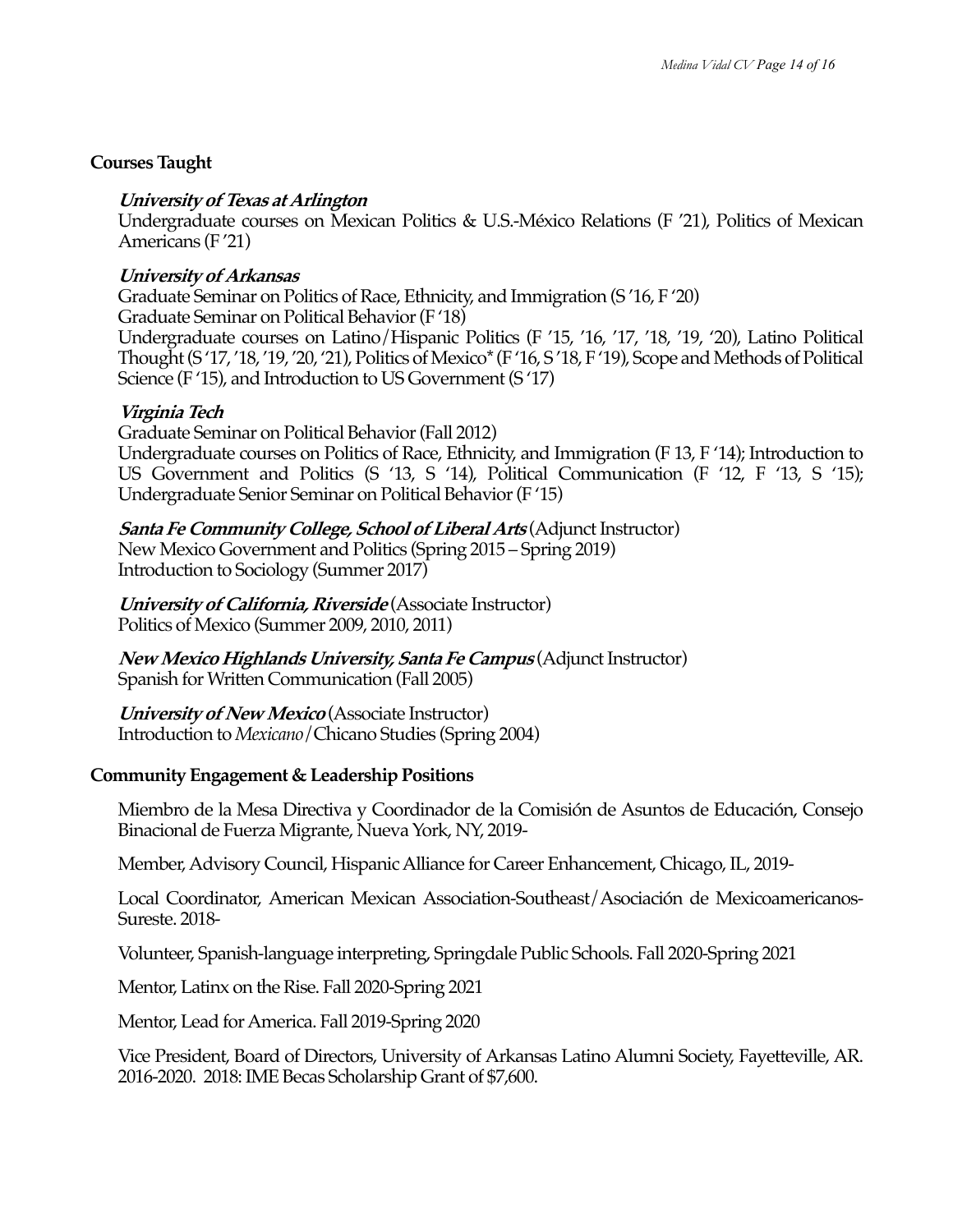Panel Organizer, "Navigating Diversity in Community Relations," Hispanic Women's Organization of Arkansas, Annual Conference, Springdale, AR (October 2018).

Member, Board of Directors, Arkansas United Community Coalition-An Immigrant Advocacy Organization, Springdale, AR. 2017-2019.

Member, Arkansas Advisory Committee, United States Commission on Civil Rights, 2016-2018.

Member, Scholarship Selection Committee, Hispanic Women's Organization of Arkansas, Springdale, AR, 2016-2018, 2020.

Volunteer, "Lemke Journalism Project," Lemke School of Journalism, U. of Arkansas. Fayetteville, AR, 2016-2017, 2019-2020.

Member, Scholarship Review Committee, Congressional Hispanic Caucus Institute (Washington, DC), 2013-2015.

Member, Scholarship Review Committee, Virginia Latino Higher Education Network, 2014.

Field Instructor & Mentor, School of Social Work, New Mexico Highlands University, 2005-2006.

Alumnus Representative, Chicano/Hispano/Mexicano Studies Program Steering Committee, University of New Mexico, 2003- 2004.

### **Skills**

Stata, SPSS, ESRI Arc GIS**,** Fluent Spanish (Native)

### **Memberships in Professional Associations**

Midwest Political Science Association, American Political Science Association, Latin American Studies Association, Southern Political Science Association, Western Political Science Association

### **Additional Academic Training & Professional Development**

Cohort Member, UARK Emerging Leaders: Executive Leadership Development Program, Office of the Provost, and Walton College of Business, University of Arkansas (Fayetteville, AR), 2019-2020.

Association for Black Culture Centers 26h National Conference: "Culture Centers: Campus and Community Organizing to Make Lives Matter" (Baton Rouge, LA), October 2016.

Hispanic Association of Colleges and Universities 14<sup>th</sup> Annual Latino Higher Education Leadership Institute: "Developing Truly Hispanic-Serving Institutions Through Leadership" (Miami, FL), October 2015.

Hispanic Association of Colleagues and Universities 13<sup>th</sup> Annual Latino Higher Education Leadership Institute: Clarifying Our Vision, Reaffirming Our Values (Denver, CO), October 2014.

Causal Inference: Frequentist Methods Workshop, Northwestern University Law School (Chicago, IL), August 2011.

Geographic Information Systems-Spatial Analysis: A.L. Burruss Institute of Public Service and Research, Kennesaw State University (Kennesaw, GA), Summer 2010.